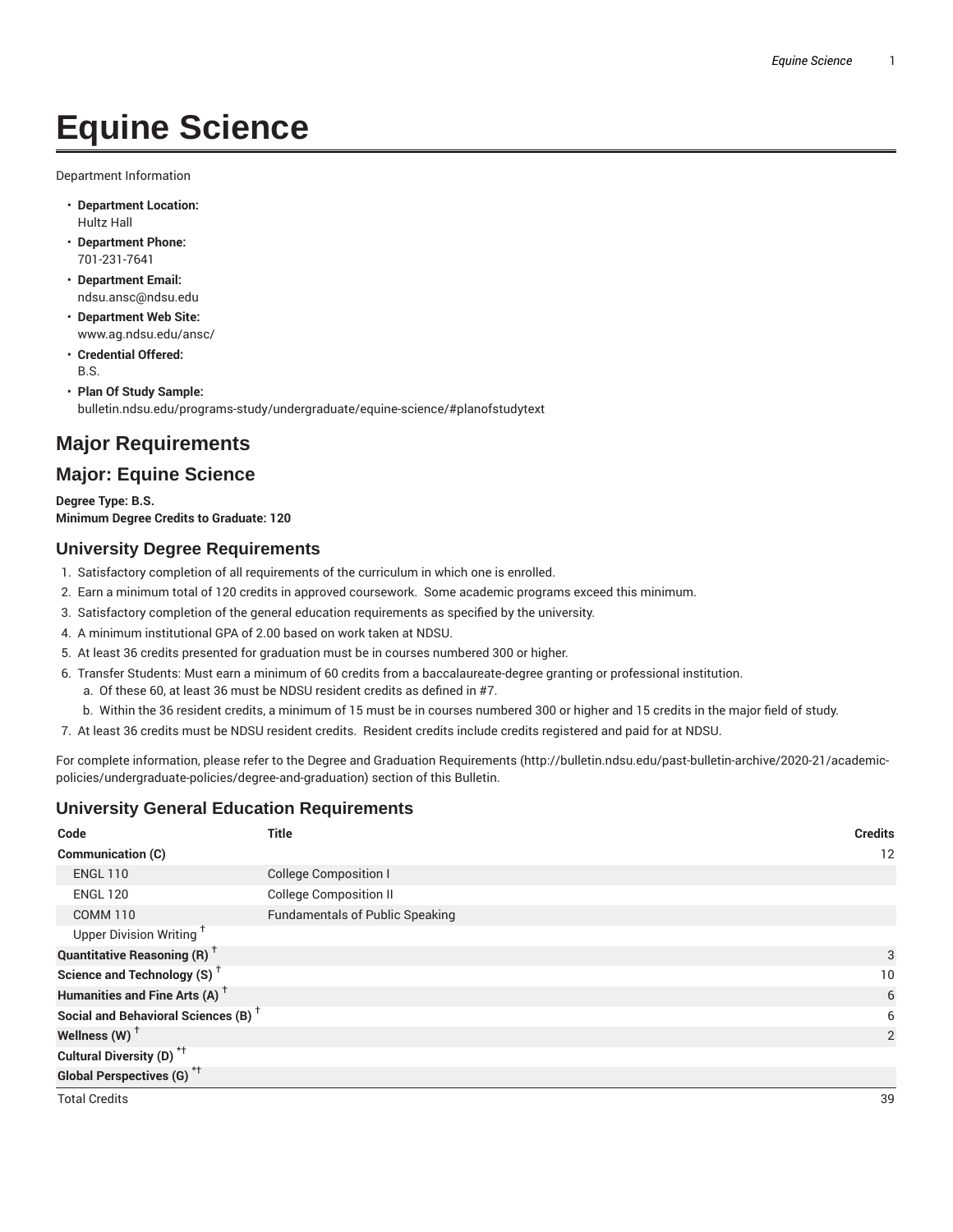- \* May be satisfied by completing courses in another General Education category.
- † General education courses may be used to satisfy requirements for both general education and the major, minor, and program emphases, where applicable. Students should carefully review major requirements to determine if specific courses can also satisfy these general education categories.
- A list of university approved general education courses and administrative policies are available here (http://bulletin.ndsu.edu/past-bulletinarchive/2020-21/academic-policies/undergraduate-policies/general-education/#genedcoursestext).

#### **Major Requirements**

| Code                                            | <b>Title</b>                                                                       | <b>Credits</b> |  |  |
|-------------------------------------------------|------------------------------------------------------------------------------------|----------------|--|--|
| <b>Required Core Courses for Equine Science</b> |                                                                                    |                |  |  |
| <b>ANSC 223</b>                                 | Introduction to Animal Nutrition                                                   | 2              |  |  |
| <b>ANSC 235</b>                                 | <b>Equine Evaluation</b>                                                           | 2              |  |  |
| <b>ANSC 260</b>                                 | Introduction to Equine Studies                                                     | $\sqrt{2}$     |  |  |
| ANSC 260L                                       | Equine Care and Management Practicum                                               | 1              |  |  |
| <b>ANSC 261</b>                                 | <b>Basic Equitation &amp; Horsemanship</b>                                         | $\mathbf{1}$   |  |  |
| <b>ANSC 357</b>                                 | <b>Animal Genetics</b>                                                             | 3              |  |  |
| or ANSC 358                                     | <b>Equine Genetics</b>                                                             |                |  |  |
| <b>ANSC 360</b>                                 | <b>Equine Nutrition</b>                                                            | 3              |  |  |
| <b>ANSC 364</b>                                 | Equine Anatomy and Physiology                                                      | 3              |  |  |
| <b>ANSC 370</b>                                 | Fundamentals/Animal Disease                                                        | 3              |  |  |
| or ANSC 371                                     | <b>Fundamentals of Animal Disease II</b>                                           |                |  |  |
| <b>ANSC 480</b>                                 | Equine Industry and Production Systems                                             | 3              |  |  |
| <b>ANSC 478</b>                                 | Research and Issues in Animal Agriculture                                          | 3              |  |  |
| <b>ANSC 393</b>                                 | Undergraduate Research                                                             | 2              |  |  |
| or ANSC 396                                     | Field Experience                                                                   |                |  |  |
| <b>ANSC 463</b>                                 | Physiology of Reproduction                                                         | 3              |  |  |
| ANSC 463L                                       | Physiology of Reproduction Laboratory                                              | 1              |  |  |
| <b>Animal Science Electives</b>                 | Select 9 credits of ANSC prefix courses                                            | 9              |  |  |
| Select one of the following:                    |                                                                                    | $\mathbf{1}$   |  |  |
| <b>ANSC 101</b>                                 | Student Success Techniques - Animal and Equine Science                             |                |  |  |
| <b>ANSC 102</b>                                 | Student Success Techniques - Animal Sciences with Pre-Veterinary Medicine Emphasis |                |  |  |
| <b>ANSC 201</b>                                 | Student Success Techniques - Nontraditional & Transfer Students                    |                |  |  |
| <b>VETS 150</b>                                 | Introduction to the Veterinary Profession                                          |                |  |  |
| Select one pair from the following:             |                                                                                    | 4              |  |  |
| <b>BIOL 111</b>                                 | <b>Concepts of Biology</b>                                                         |                |  |  |
| & BIOL 100L                                     | and Non-Majors Biology Lab                                                         |                |  |  |
| <b>BIOL 150</b><br>& 150L                       | General Biology I<br>and General Biology I Laboratory                              |                |  |  |
| Select one of the following:                    |                                                                                    | 3              |  |  |
| <b>MATH 103</b>                                 | College Algebra                                                                    |                |  |  |
| <b>MATH 105</b>                                 | Trigonometry                                                                       |                |  |  |
| <b>MATH 107</b>                                 | Precalculus                                                                        |                |  |  |
| <b>MATH 146</b>                                 | <b>Applied Calculus I</b>                                                          |                |  |  |
| <b>AGEC 242</b>                                 | Introduction to Agricultural Management                                            | 3              |  |  |
| <b>AGEC 244</b>                                 | <b>Agricultural Marketing</b>                                                      | 3              |  |  |
| <b>BIOC 260</b>                                 | <b>Elements of Biochemistry</b>                                                    | 4              |  |  |
| CHEM 117                                        | <b>Chemical Concepts and Applications</b>                                          | 4              |  |  |
| & 117L                                          | and Chem Concepts and Applications Lab (May satisfy general education category S)  |                |  |  |
| <b>ECON 201</b>                                 | Principles of Microeconomics (May satisfy general education category B)            | 3              |  |  |
| <b>MICR 202</b>                                 | <b>Introductory Microbiology</b>                                                   | 3              |  |  |
| & 202L                                          | and Introductory Microbiology Lab (May satisfy general education category S)       |                |  |  |
| <b>PLSC 315</b>                                 | Genetics (May satisfy general education category S)                                | 3              |  |  |
| <b>STAT 330</b>                                 | Introductory Statistics (May satisfy general education category R)                 | 3              |  |  |